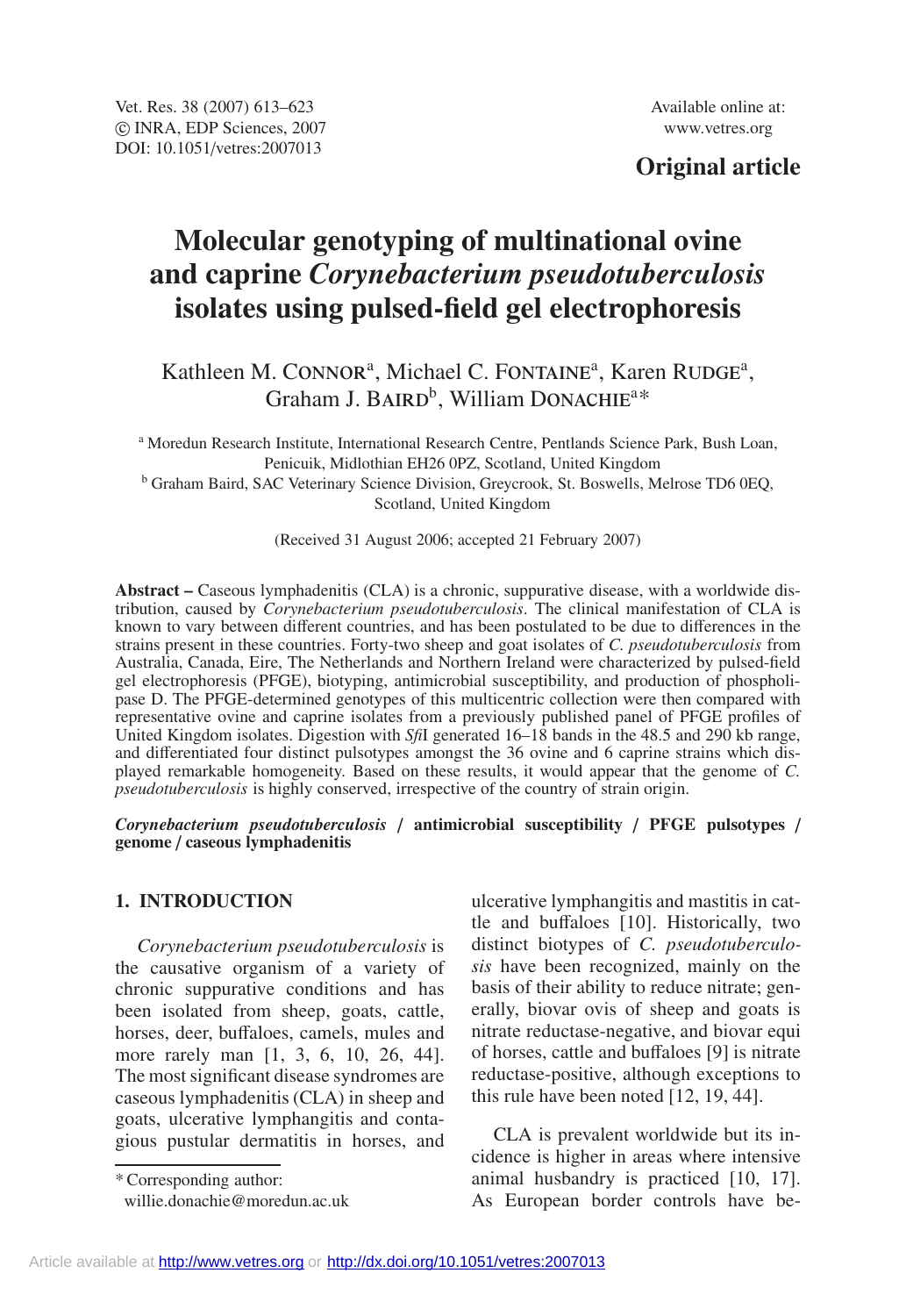come less stringent and livestock are moved more freely between nations, countries previously free from CLA have reported outbreaks [20]. Significantly, CLA is a particular problem in Europe, the Southern hemisphere and Canada [4, 11, 20, 24, 27, 32–34, 36, 37].

Some authors have described apparent differences in the form and distribution of CLA lesions within the lymph nodes of sheep and goats in different parts of the world [7, 8, 10, 31, 43]. Such variation in the clinical manifestation of the disease has prompted speculation regarding biotype diversity, suggesting that there might be a European biotype which is distinctly different to those from other locations [38]. In Australia, CLA abscesses in sheep occur most commonly in the superficial lymph nodes of the shoulder and flank. In addition, lung abscesses are postulated to play the major role in transmission of the disease in that country, as *C. pseudotuberculosis* has been cultured from the tracheas of sheep with lung lesions and observed discharging into airways [15, 23, 37]. A similar presentation of CLA is recognized by sheep breeders in Canada, but there a visceral form of the disease, although rare in Australia, is regarded as one of the most common causes of ill thrift or "thin ewe syndrome" in adult sheep [29]. In contrast to the above, CLA in sheep in the United Kingdom most commonly manifests as lesions of the superficial lymph nodes of the head and neck [6], which is a distribution pattern more commonly associated with the disease in goats [10]. However, anecdotal reports indicate that a visceral form leading to chronic ill thrift may also be emerging. A potential difference has been previously reported in the morphological appearance of the abscess in UK sheep; a typical CLA abscess in sheep has a laminated, so-called "onion-ring" appearance [25], comprising alternating layers of fibrous tissue and caseated material, however, abscesses in UK sheep have been characterized by a thick pasty exudate with no internal structure, which is more similar to those seen in goat cases [5, 18]. However, some authors have suggested that this variation in consistency may simply be due to a maturation process [42].

In a recent review, the lack of efficient molecular tools for the genetic study of *C. pseudotuberculosis* and the requirement to develop molecular strategies to tackle this infection was highlighted [13]. Extensive variability in the cultural and biochemical characteristics of *C. pseudotuberculosis* has previously been reported [21, 35], and investigation of genotypic variation has been conducted using restriction endonuclease analysis (REA) and restriction fragment length polymorphism (RFLP) [39]. We have previously demonstrated the applicability of pulsedfield gel electrophoresis (PFGE) to the characterization of *C. pseudotuberculosis*, which demonstrated a clonal arrangement of ovine and caprine isolates in the UK and also differentiated horse isolates as being genetically distinct from the former. In order to extend our knowledge of the epidemiology of CLA, and establish the extent of genetic diversity of *C. pseudotuberculosis* at a multinational level, the present study was conducted to characterize a panel of sheep and goat isolates from Australia, Canada, Eire, The Netherlands and Northern Ireland on the basis of their biochemical, antimicrobial resistance and PFGE patterns, and compare these with representative isolates from the UK panel characterized previously.

### **2. MATERIALS AND METHODS**

# **2.1. Bacterial strains, growth media and culture conditions**

All bacterial strains used in this study, and the designations allocated for the purposes of our culture collection, are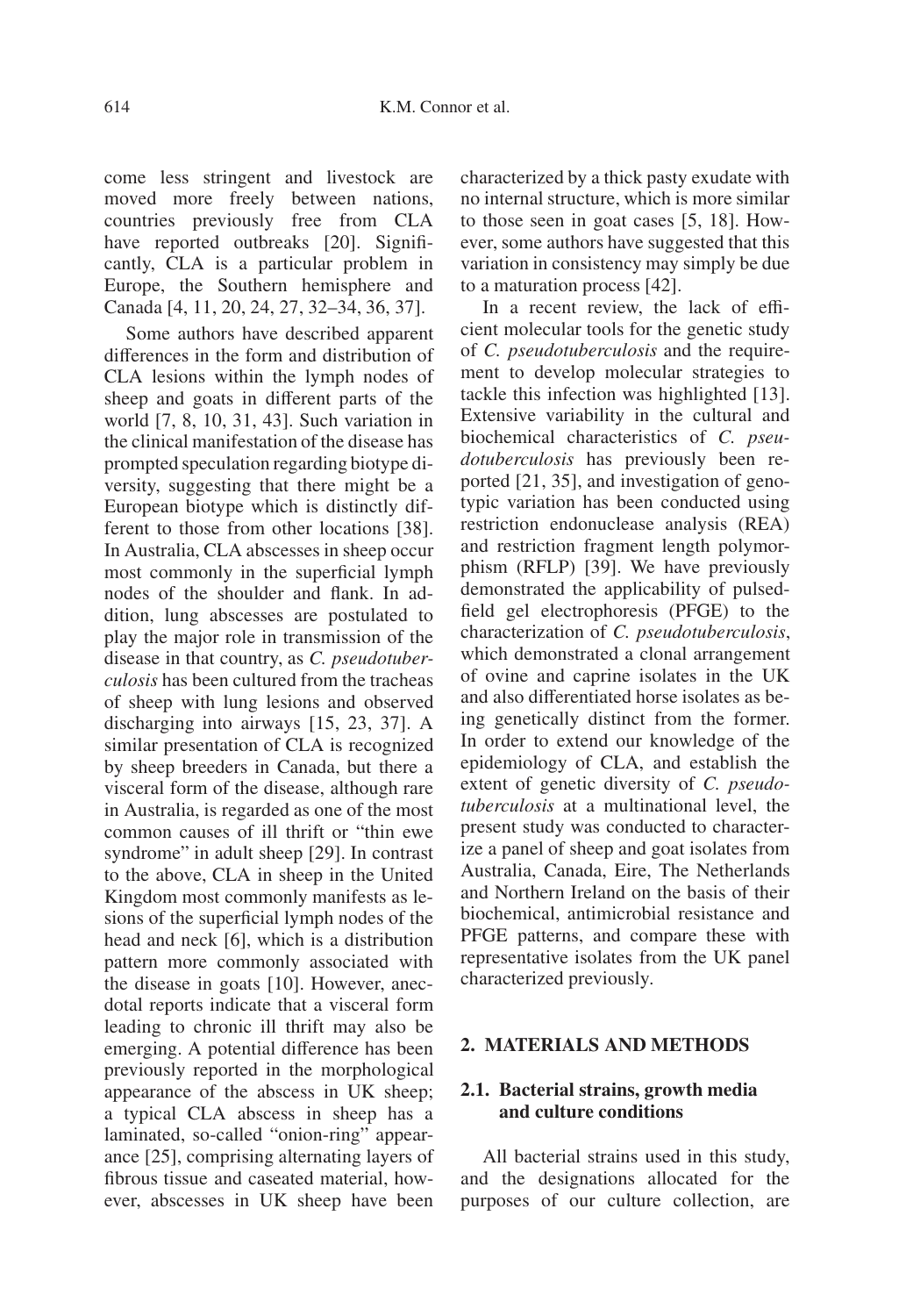| <b>Bacterial Species</b>                                | Strain designation/isolate number <sup>a</sup>                                                                                                                                   |                              |  |  |  |
|---------------------------------------------------------|----------------------------------------------------------------------------------------------------------------------------------------------------------------------------------|------------------------------|--|--|--|
| C. pseudotuberculosis                                   |                                                                                                                                                                                  | Field isolate                |  |  |  |
|                                                         | 45 NCTC 3450                                                                                                                                                                     | Type strain                  |  |  |  |
|                                                         | 59, 60, 61, 62, 63, 64, 65, 66, 67, 68, 69, 70, 71,<br>72, 73, 74, 75, 76, 77, 78, 79, 80, 81, 82, 83, 84,<br>85, 86, 87, 88, 89, 90, 91, 92, 93, 94, 95, 96, 97,<br>98, 99, 103 | Field isolates<br>$(n = 42)$ |  |  |  |
| C. ulcerans                                             | <b>NCTC 12077</b>                                                                                                                                                                |                              |  |  |  |
| Staphylococcus aureus                                   | <b>NCTC 7428</b>                                                                                                                                                                 |                              |  |  |  |
| Streptococcus agalactiae                                | <b>NCTC 8181</b>                                                                                                                                                                 |                              |  |  |  |
| <sup>a</sup> MCTC. Notional Collection of Type Cultures |                                                                                                                                                                                  |                              |  |  |  |

**Table I.** Bacterial strains/isolates.

<sup>a</sup> NCTC: National Collection of Type Cultures.

presented in Table I. A total of 42 *C. pseudotuberculosis* field isolates were randomly picked from different CLA outbreaks in different parts of the world; 13 ovine isolates (12 from Northern Ireland and 1 from Eire) were obtained from Frank Malone (Omagh, Northern Ireland), 4 ovine isolates were obtained from Jan Hamer (ID Lelystad, The Netherlands), 12 isolates (10 ovine and 2 caprine) were obtained from Dr John Prescott (Ontario Veterinary College, University of Guelph, Canada), and 13 isolates (9 ovine and 4 caprine) were obtained from Ms. Nicky Buller (Animal Health Laboratories, Western Australia Department of Agriculture, Perth, Australia). In addition, strains of *C. ulcerans* and *C. pseudotuberculosis* were purchased from the National Collection of Type Cultures (NCTC; PHLS, Central Public Health Laboratory, London, UK) for use as comparators throughout the biochemical and PFGE characterizations, and *Streptococcus agalactiae* and *Staphylococcus aureus* were purchased from NCTC for use in the CAMP inhibition test. All isolates were initially cultured on blood agar base (Oxoid, Basingstoke, Hampshire, England) supplemented with 5%

(v/v) citrated sheep blood (blood agar; BA) and incubated at 37 ◦C for 48 h. Harvested cells were preserved at –70 ◦C in Microbank vials (Pro-lab Diagnostics, Bromborough, England), according to manufacturer's instructions. Isolates were passaged no more than six times from initial isolation to testing by PFGE.

# **2.2. Biotyping**

All *C. pseudotuberculosis* isolates were passaged twice on BA, as described above, before biochemical characterization was conducted using the API Coryne biochemical assay (bioMérieux, Basingstoke, UK) according to manufacturer's instructions.

# **2.3. Antimicrobial susceptibility**

Isolates were tested for antimicrobial susceptibility using the ATB-VET kit (bioMérieux). The antimicrobials used and the breakpoint concentrations were: amoxicillin (4 µg/mL), amoxicillin + clavulanic acid  $(4+2 \mu g/mL)$ , respectively), apramycin (16 µg/mL), cefoperazone (4 µg/mL), cephalothin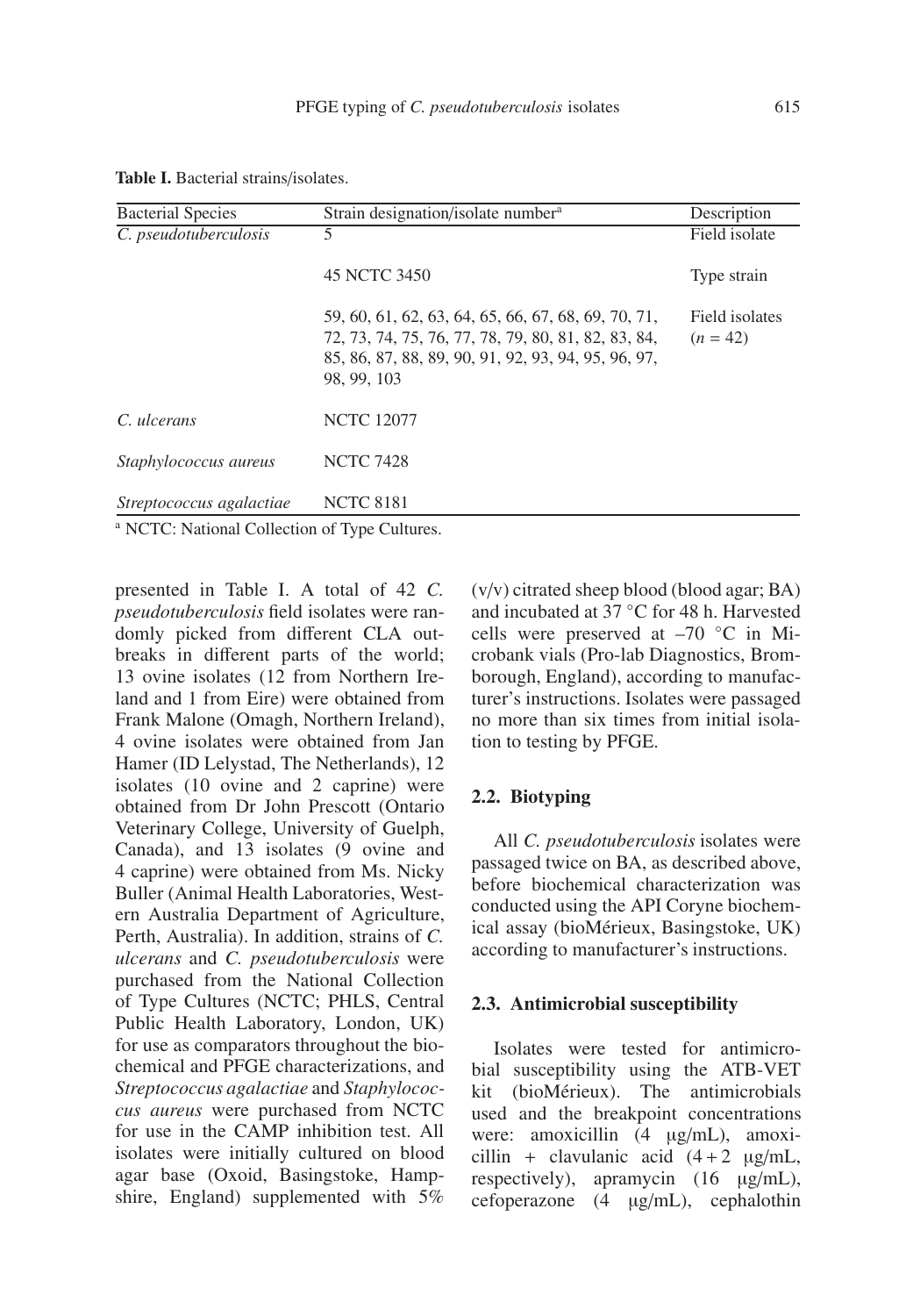|                |         | MRI ref. # Species of origin Country of origin Pulsotype |                |             | Antimicrobial agent <sup>a</sup> |             |             |             |                |
|----------------|---------|----------------------------------------------------------|----------------|-------------|----------------------------------|-------------|-------------|-------------|----------------|
|                |         |                                                          |                |             | <b>STR KAN</b>                   | <b>GEN</b>  | <b>APR</b>  | <b>SUL</b>  | PRI            |
| $\overline{5}$ | Ovine   | UK                                                       | <b>P3</b>      | $\bf R$     | S                                | S           | S           | $\bf R$     | ${\mathcal S}$ |
| 45             | Ovine   | South America                                            | <b>P4</b>      | S           | $\mathbf S$                      | $\mathbf S$ | S           | $\bf R$     | S              |
| 59             | Ovine   | Northern Ireland                                         | <b>P4</b>      | $\mathbf R$ | $\mathbf R$                      | $\mathbf R$ | $\mathbf R$ | S           | S              |
| 60             | Ovine   | Northern Ireland                                         | <b>P4</b>      | $\bf R$     | $\bf{R}$                         | $\bf R$     | $\bf{R}$    | S           | S              |
| 61             | Ovine   | Northern Ireland                                         | <b>P4</b>      | $\mathbf R$ | $\bf{R}$                         | $\mathbf R$ | $\bf{R}$    | S           | S              |
| 62             | Ovine   | Northern Ireland                                         | <b>P4</b>      | $\mathbf R$ | $\mathbf R$                      | $\mathbf R$ | $\mathbf R$ | S           | S              |
| 63             | Ovine   | Northern Ireland                                         | <b>P4</b>      | $\mathbf R$ | $\bf{R}$                         | $\mathbf R$ | $\bf{R}$    | S           | S              |
| 64             | Ovine   | Northern Ireland                                         | <b>P4</b>      | $\mathbf R$ | $\mathbf R$                      | R           | $\mathbf R$ | S           | S              |
| 65             | Ovine   | Northern Ireland                                         | <b>P4</b>      | $\bf R$     | $\mathbf R$                      | $\bf R$     | $\bf{R}$    | S           | $\mathbf S$    |
| 66             | Ovine   | Northern Ireland                                         | <b>P4</b>      | $\mathbf R$ | ${\bf R}$                        | $\mathbf R$ | $\bf{R}$    | S           | S              |
| 67             | Ovine   | Eire                                                     | <b>P4</b>      | $\mathbf R$ | $\mathbf R$                      | R           | $\mathbf R$ | S           | $\mathbf S$    |
| 68             | Ovine   | Northern Ireland                                         | <b>P4</b>      | $\mathbf R$ | $\bf{R}$                         | $\mathbf R$ | $\bf{R}$    | S           | S              |
| 69             | Ovine   | Northern Ireland                                         | <b>P4</b>      | $\mathbf R$ | $\bf{R}$                         | $\mathbf R$ | $\bf{R}$    | S           | S              |
| 70             | Ovine   | Northern Ireland                                         | P <sub>2</sub> | $\bf R$     | $\mathbf R$                      | $\mathbf R$ | S           | S           | S              |
| 71             | Ovine   | Northern Ireland                                         | P <sub>2</sub> | $\mathbf R$ | $\bf{R}$                         | $\mathbf R$ | S           | S           | S              |
| 72             | Ovine   | The Netherlands                                          | P <sub>2</sub> | R           | $\mathbf R$                      | R           | S           | R           | $\mathbf S$    |
| 73             | Ovine   | The Netherlands                                          | P <sub>2</sub> | $\mathbf R$ | $\bf{R}$                         | $\bf{R}$    | S           | $\bf R$     | S              |
| 74             | Ovine   | The Netherlands                                          | P <sub>2</sub> | $\mathbf R$ | $\mathbf R$                      | $\mathbf R$ | $\bf{R}$    | $\mathbf R$ | S              |
| 75             | Caprine | Canada                                                   | P <sub>2</sub> | R           | $\bf{R}$                         | R           | S           | $\bf R$     | $\mathbf S$    |
| 76             | Ovine   | Canada                                                   | <b>P4</b>      | $\mathbf R$ | $\bf{R}$                         | $\bf{R}$    | $\bf{R}$    | R           | S              |
| 77             | Ovine   | Canada                                                   | P <sub>2</sub> | $\mathbf R$ | $\bf{R}$                         | $\mathbf R$ | $\mathbf R$ | $\mathbf R$ | S              |
| 78             | Ovine   | Canada                                                   | <b>P4</b>      | $\mathbf R$ | $\mathbf S$                      | ${\bf R}$   | S           | $\bf R$     | S              |
| 79             | Ovine   | Canada                                                   | <b>P4</b>      | $\mathbf R$ | $\mathbf R$                      | $\mathbf R$ | S           | $\mathbf R$ | S              |
| 80             | Ovine   | Canada                                                   | P <sub>2</sub> | $\bf R$     | $\bf{R}$                         | R           | R           | R           | $\mathbf S$    |
| 81             | Ovine   | Canada                                                   | P <sub>2</sub> | $\mathbf R$ | $\bf{R}$                         | $\mathbf R$ | S           | $\bf R$     | S              |
| 82             | Ovine   | Canada                                                   | P <sub>2</sub> | $\mathbf R$ | $\mathbf R$                      | $\mathbf R$ | $\mathbf R$ | R           | S              |
| 83             | Caprine | Canada                                                   | <b>P4</b>      | $\mathbf R$ | $\mathbf S$                      | S           | S           | $\bf R$     | S              |
| 84             | Ovine   | Canada                                                   | <b>P4</b>      | $\mathbf R$ | $\bf{R}$                         | $\mathbf R$ | R           | $\mathbf R$ | S              |
| 85             | Ovine   | Canada                                                   | <b>P4</b>      | $\mathbf R$ | $\mathbf R$                      | $\mathbf R$ | $\mathbf R$ | R           | ${\mathcal S}$ |
| 86             | Ovine   | Canada                                                   | <b>P4</b>      | $\mathbf R$ | $\mathbf R$                      | $\mathbf R$ | S           | $\bf R$     | S              |
| 87             | Ovine   | Australia                                                | <b>P4</b>      | $\mathbf R$ | $\bf{R}$                         | R           | S           | $\bf R$     | S              |
| 88             | Ovine   | Australia                                                | <b>P4</b>      | $\mathbf R$ | $\mathbf R$                      | $\bf R$     | S           | $\bf R$     | S              |
| 89             | Ovine   | Australia                                                | P <sub>3</sub> | $\mathbf R$ | S                                | S           | S           | $\mathbf R$ | S              |
| 90             | Ovine   | Australia                                                | <b>P4</b>      | S           | $\mathbf S$                      | S           | S           | $\bf R$     | ${\mathcal S}$ |
| 91             | Ovine   | Australia                                                | <b>P4</b>      | $\mathbf R$ | $\mathbf S$                      | S           | S           | $\bf R$     | S              |
| 92             | Ovine   | Australia                                                | P <sub>5</sub> | $\mathbf R$ | S                                | $\mathbf S$ | S           | $\mathbf R$ | ${\mathcal S}$ |
| 93             | Ovine   | Australia                                                | <b>P4</b>      | $\mathbf R$ | $\bf{R}$                         | $\mathbf R$ | S           | $\bf R$     | S              |
| 94             | Ovine   | Australia                                                | <b>P4</b>      | $\mathbf R$ | $\mathbf S$                      | S           | S           | $\bf R$     | S              |
| 95             | Ovine   | Australia                                                | <b>P4</b>      | S           | S                                | S           | S           | $\bf R$     | ${\mathcal S}$ |
| 96             | Caprine | Australia                                                | <b>P4</b>      | $\mathbf R$ | $\bf{R}$                         | $\mathbf R$ | S           | $\bf R$     | S              |
| 97             | Caprine | Australia                                                | <b>P4</b>      | $\mathbf R$ | $\bf{R}$                         | $\mathbf R$ | $\bf{R}$    | R           | $\mathbf R$    |

**Table II.** Antimicrobial susceptibilities and PFGE typing profiles of *C. pseudotuberculosis* isolates.

<sup>a</sup> STR, streptomycin; KAN, kanamycin; GEN, gentamicin; APR, apramycin; SLF, sulfamethizole; PRI, pristinamycin.

98 Caprine Australia **P4 R R R R R** S 99 Caprine Australia **P2 R R R R R** S 103 Ovine The Netherlands **P2 R R R** S S S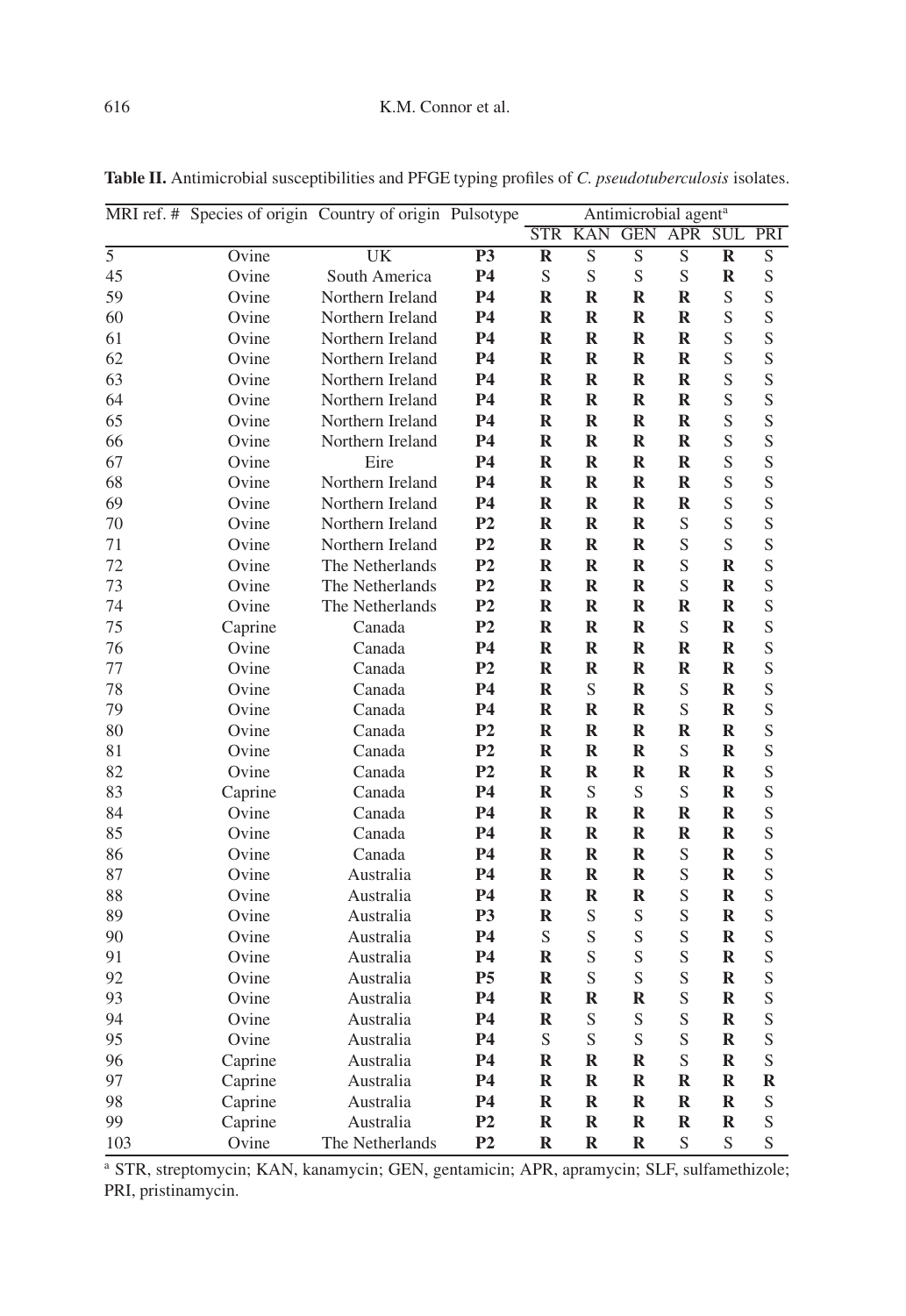(8 µg/mL), chloramphenicol (8 µg/mL), colistin  $(4 \mu g/mL)$ , doxycycline  $(4 \mu g/mL)$ , enrofloxacin (0.5 µg/mL), erythromycin  $(1 \quad \mu g/mL)$ , flumequine  $(4 \quad \mu g/mL)$ , fusidic acid (4 µg/mL), gentamicin (4 µg/mL), kanamycin (8 µg/mL), lincomycin (4 µg/mL), metronidazole (4 µg/mL), nitrofurantoin (25 µg/mL), oxacillin (2 µg/mL), oxolinic acid  $(2 \quad \mu g/mL)$ , penicillin  $(0.25 \quad \mu g/mL)$ , pristinamycin (2 µg/mL), rifampicin (4 µg/mL), spectinomycin (64 µg/mL), streptomycin (8 µg/mL), sulfamethizole (100  $\mu$ g/mL), tetracycline (4  $\mu$ g/mL), trimethoprim + sulphamethoxazole  $(2 +$ 38 µg/mL, respectively), and tylosin (2 µg/mL). The tests were performed according to manufacturer's instructions, with the exception of incubation time which was extended from 24 to 48 h.

#### **2.4. Phospholipase D (PLD) production**

PLD was detected by the CAMP inhibition test as described previously [12]. Isolates which were negative for PLD by this assay were further analysed by PCR amplification of the PLD-encoding gene, *pld*. For use as template in PCR, genomic DNA was extracted and purified using the NucleoSpin Tissue Kit (BD Biosciences; Franklin Lakes, NJ, USA), according to the manufacturer's instructions. The oligonucleotide primers *pld*#01 (5'- CGCGCCATATGAGGGAGAAATTTGC-TTTATT-3') and *pld*#02 (5'- GCGCGGGATCCTCACCACGGGTTAT CCGC-3') were designed (*Nde*I and *Bam*HI cleavage sites underlined) to amplify the entire *pld* gene, based on the publicly available sequence (accession #L16585).

#### **2.5. Pulsed-field gel electrophoresis**

PFGE was performed essentially as described previously [12] with minor modifications. Chromosomal DNA was prepared as described [16] with the exception that the bacterial concentration was increased from  $1.8 \times 10^9$  cfu/mL to  $9 \times 10^9$  cfu/mL, and the lysozyme concentration in the EC lysis solution was increased from 1 mg/mL to 2 mg/mL. The running time of pulsedfield gels was increased from 20 h to 24 h and gels were rinsed three times in distilled water before being stained with ethidium bromide and photographed.

The interpretation of PFGE patterns was based on the criteria proposed by Tenover et al. [40] who defined genetic events and categories of genetic and epidemiological relatedness as follows: A genetic event is caused by a point mutation or insertion/ deletion resulting in a 3- or a 2-band difference, respectively. Tenover describes four categories; indistinguishable, closely (clonally)-related, possibly-related and different. These categories are distinguishable by the presence of 0,  $2-3$ ,  $4-6$ , and 7 or more band differences respectively. The resultant epidemiological interpretations are: isolate is related, isolate is probably related, isolate is possibly related and isolate is not related.

#### **3. RESULTS**

#### **3.1. Biotyping**

From all donated cultures, colonies were recovered with morphological characteristics consistent with that of *C. pseudotuberculosis*, i.e. white, regular, α-hemolytic, with a tendency for the entire colony to move when scraped. Approximate colony diameters after 48 h incubation were 1–2 mm. Isolates were confirmed as *C. pseudotuberculosis* using the API Coryne test, with profiles ranging from %  $ID = 99.9$  to 90.6 (data not shown), and all isolates were unable to reduce nitrate.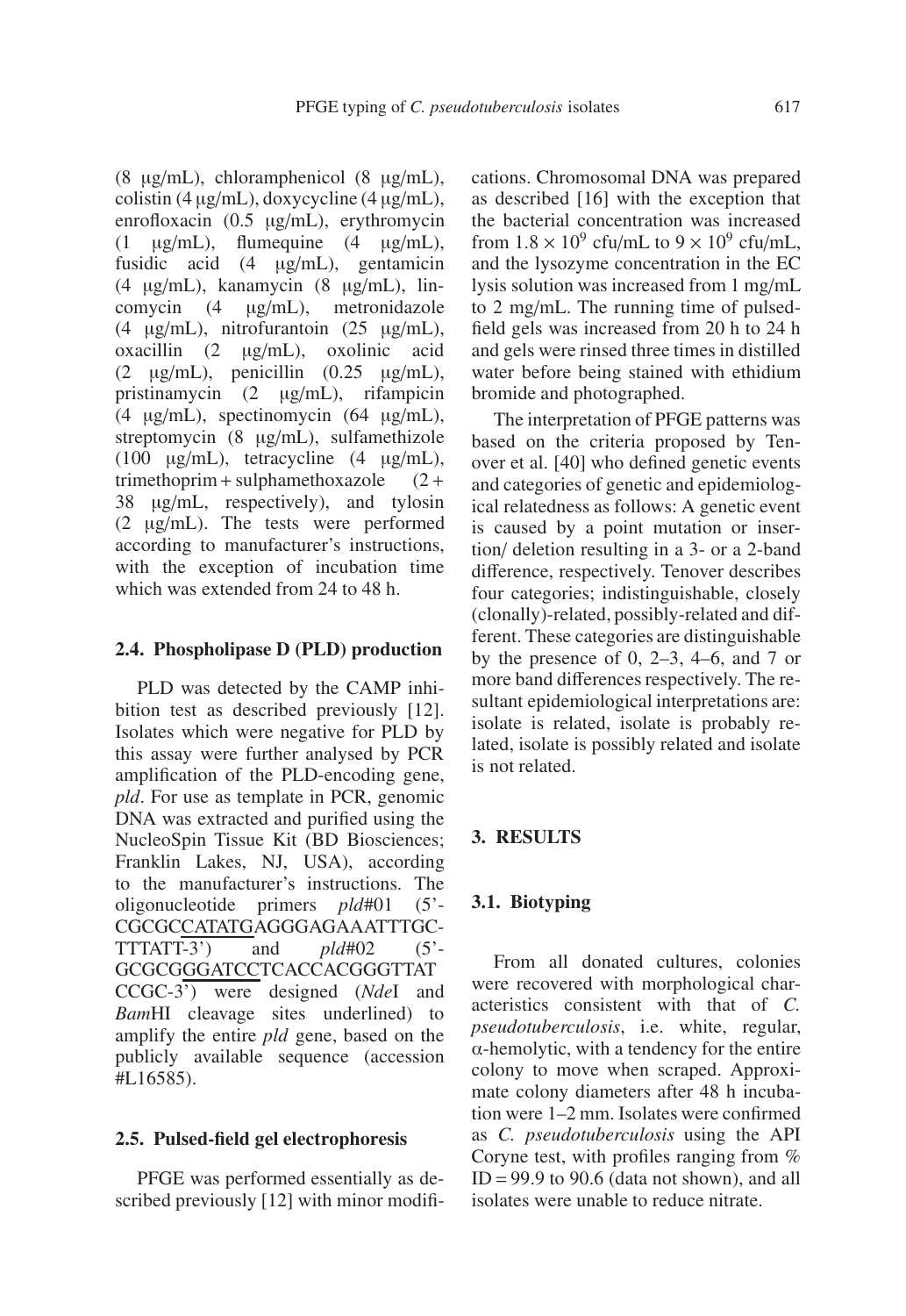#### **3.2. Antimicrobial susceptibility**

The antimicrobial susceptibilities of *C. pseudotuberculosis* isolates were determined, and only those antimicrobials for which variation in susceptibility was observed are presented in Table II. All isolates were found to be susceptible to, amoxicillin, cefoperazone, cephalothin, chloramphenicol, co-amoxyclav, cotrimoxazole, doxycycline, enrofloxacin, erythromycin, flumequine, furazolidone, fusidic acid, lincomycin, oxacillin, penicillin G, rifampicin, spectinomycin, tetracycline, and tylosin. In contrast, variation in susceptibility was observed with the antibiotics apramycin, gentamicin, kanamycin, pristinamycin, streptomycin, and sulfamethazole.

#### **3.3. PLD production**

Based on the results of the CAMP–Inhibition Test, all *C. pseudotuberculosis* isolates produced PLD (data not shown) with the apparent exception of isolates 61, 71 and 91. In order to further analyse these latter strains, a PCR test was used to confirm that the three isolates possessed the *pld* gene, encoding the PLD toxin. Cells were harvested from liquid cultures of strains 61, 71 and 91, in addition to the PLD positive strain NCTC 3450. In each case, an expected 937 bp fragment was successfully amplified, confirming the presence of the *pld* gene in the apparently PLD-deficient strains (data not shown).

# **3.4. PFGE**

In the course of this study, the restriction endonucleases *Sfi*I and *Spe*I were investigated to determine their suitability for PFGE analysis of *C. pseudotuberculosis*. Unfortunately, *Spe*I was observed to cut frequently within the *C. pseudotuberculosis* genome; hence, the resulting DNA profiles were comprised of fragments too small to allow effective discrimination between isolates, at least under the running conditions employed in this study. In contrast, analysis of the ovine and caprine isolates following digestion of chromosomal DNA with *Sfi*I revealed, for each isolate, between 16–18 DNA bands within the 48.5–290 kb size range. Each sample was run on an average of 5 gels to test the reproducibility of the technique, and hence the accuracy of the obtained results. Differences between pulsed-field fragment patterns were first identified by eye and, subsequently, pulsotypes were confirmed using ImageMaster 1D Elite and 1D Database (Nonlinear Dynamics, Newcastle upon Tyne, England, UK). Analysis of these profiles allowed the differentiation of strains into 4 pulsotypes, which only differed from each other by between 1 and 3 bands and therefore were deemed to be closely related (Tab. II and Fig. 1). As a consequence of this study the pulsotypes of two isolates from our previous study were reassigned (see discussion) as follows: isolate 5 (previously pulsotype (P) P2) was reassigned to P3 and isolate 45 (previously P3) was reassigned to P4.

Figure 2 illustrates the computergenerated dendrogram of best-fit analysis using the Dice coefficient. Analysis of the results revealed that 28% of all *C. pseudotuberculosis* isolates clustered within the P2 pulsotype, and comprised 10 ovine and 2 caprine isolates. While P3 comprised 2 ovine isolates, P4 was determined to be the most common pulsotype (encompassing 69% of the total isolates) and comprised 25 ovine and 4 caprine isolates. Finally, P5 was represented by a single ovine isolate.

# **4. DISCUSSION**

On the basis of the results presented here, we have shown for the first time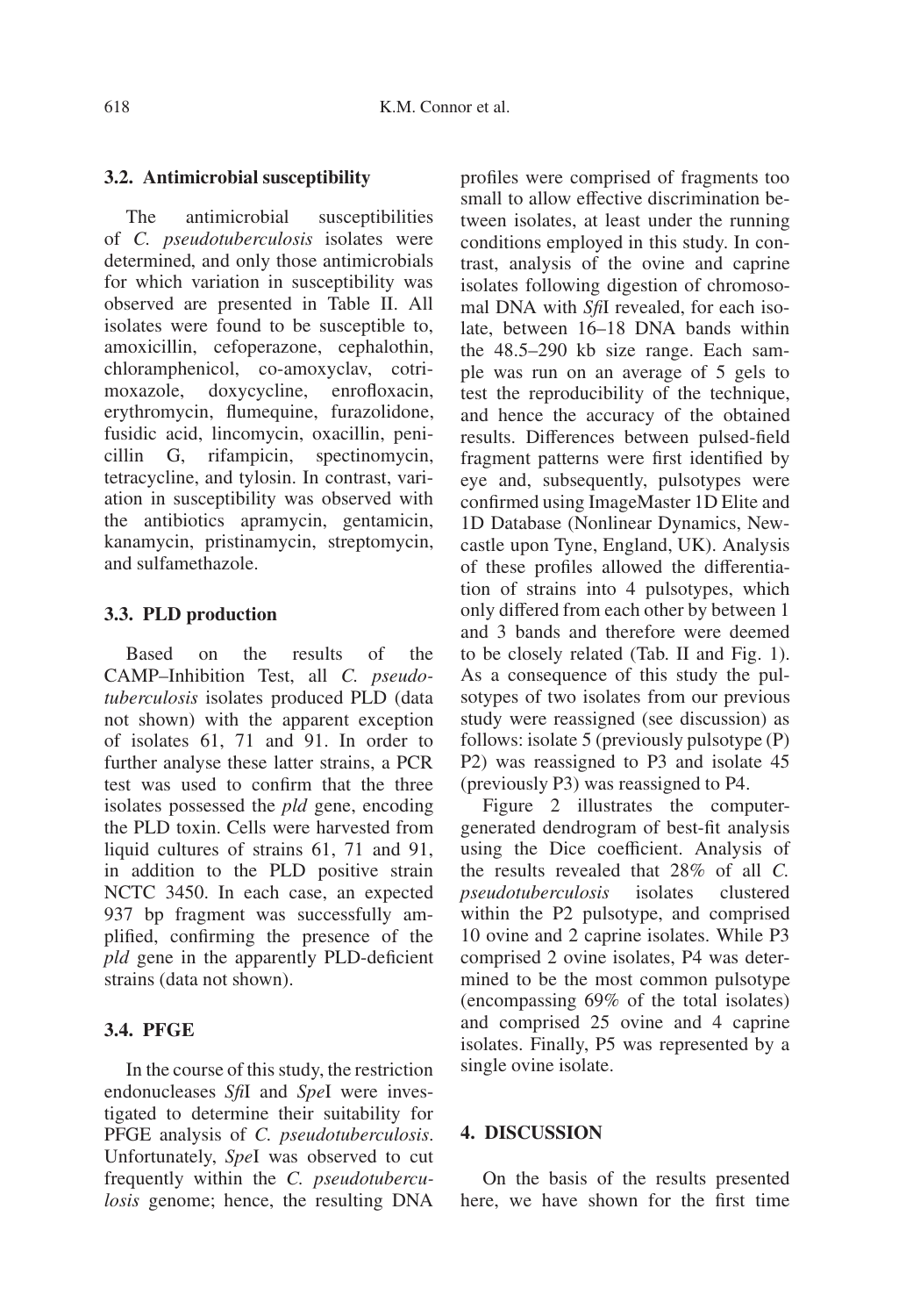

**Figure 1.** PFGE profiles of ovine and caprine isolates of *C. pseudotuberculosis*. Lanes 1 and 15, λ DNA ladder; lanes 2-8, pulsotype 2 (isolates 75, 70, 80, 81, 82, 99 and 103 respectively); lane 9, pulsotype 3 (isolate 5); lanes 10-13, pulsotype 4 (isolates 45, 88, 63, 66); lane 14, pulsotype 5 (isolate 92).



**Figure 2.** Dendrogram illustrating the percentage relatedness of the ovine and caprine *C. pseudotuberculosis* isolates. Isolate numbers are suffixed by the lane number of the PFGE gel (in brackets) in which they appear in Figure 1.

that, irrespective of their country of origin, *C. pseudotuberculosis* isolates are clonally related. These data support and expand on previous studies, which demonstrated a high degree of similarity amongst ovine and caprine isolates of *C. pseudotuberculosis* in several countries, including the Slovak and Czech Republics [17], France [28], Australia [38], Canada, the USA, and South Africa [35]. In this study, using PFGE, 42 non-UK isolates were grouped into four closely related (therefore clonal) pulsotypes, based on the presence or absence of 1 to 3 DNA bands at various positions; dendrogram analysis revealed that  $74\%$  (32/43 isolates) shared a  $100\%$ degree of relatedness and the minimum relatedness was still a significant 84% (data not shown). In a further analysis, the multinational pulsotypes were shown to be just as closely related to previously characterised UK pulsotypes (data not shown), further supporting the hypothesis of a clonal relationship between *C. pseudotuberculosis* isolates associated with ovine and caprine CLA. Interestingly, on the basis of our results we have found that the modal pulsotype in sheep (P4) is indistinguishable from the original caprine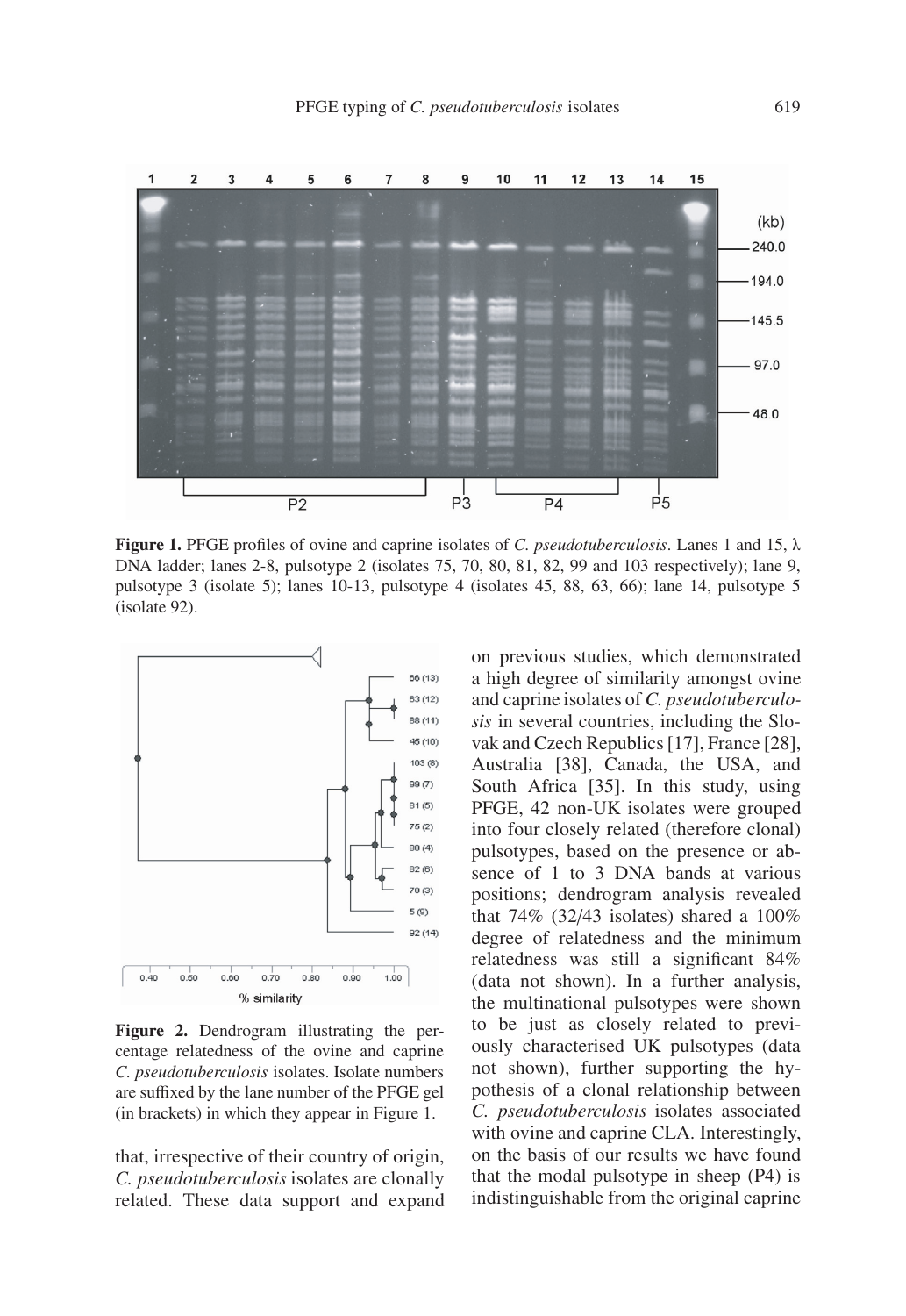outbreak strain in the UK [12] (data not shown).

We previously reported difficulties associated with the characterization of *C. pseudotuberculosis* with respect to biochemical variation, as encountered by ourselves and other groups [10, 13, 35]. Significantly, in the current study, culturing of *C. pseudotuberculosis* directly from cryogenically stored stocks was shown to result, on occasion, in an absent or weak urease reaction (unpublished observation), which in turn resulted in misdiagnosis of the organism as *C. jeikeium* (based on the API Coryne test). The urease reaction became consistently positive following subculture of the revived isolate; therefore, it is conceivable that some field isolates may be mistakenly typed in diagnostic laboratories. The absence of nitrate-reducing isolates in our test panel was consistent with previous reports of the specificity of strains belonging to biovar ovis for sheep and goats, from which only non-nitrate reducing isolates have ever been recovered [25]. In addition, the results of the antimicrobial susceptibility testing are largely in agreement with others [17, 21, 34], in that isolates were susceptible to the majority of the antimicrobial agents tested, and most were resistant to streptomycin.

It has been reported previously that all isolates of *C. pseudotuberculosis* produce PLD [28, 35]. Using the CAMP inhibition test, all except for isolates 61, 71 and 91 in the current study were found to produce an active toxin; however, PCR analysis of genomic DNA from these three apparently PLD deficient isolates resulted in the successful amplification of a product corresponding to the *pld* gene. Little is known regarding the regulation of *pld* expression, and the environmental conditions under which optimal PLD activity may be detected. While no attempt was made to quantify *pld* expression in the present study, it is possible that, under the conditions imposed by growth on artificial media, some strains fail to produce PLD, or produce it at a level lower than is detectable by the CAMP inhibition assay. Alternatively, different *C. pseudotuberculosis* isolates have been shown to produce PLD of variable activity [1, 28], and it may be that three apparently negative isolates in this study produced PLD of an insufficient activity to be detected in the standard assay.

The importance of manual analyses of PFGE data cannot be overemphasized to allow detection of incompletely-digested (ghost bands) that might otherwise be mistakenly interpreted by analytical computer software [14]. During repeat analysis of our samples, it became apparent that a variable band at 194 kb (which was also present in digest profiles of genomic DNA from isolates in the original panel) was an artefact of incomplete digestion; no pattern of gel-plug lot-to-lot variation was detected (data not shown). The reason for the inconsistency of 194 kb band remains unclear; however, its removal from subsequent analyses resulted in even greater clonality of the original panel than was first observed, and allowed the amalgamation of two pulsotypes. In this respect, we have been able to reassign what were initially thought to be distinct pulsotypes from our original panel into the four pulsotypes described here. Our panel was run on an average of eight gels in order to confirm the reassignment of pulsotypes and the lack of genomic plasticity was demonstrated in our previous study through a process of multiple passages [12].

In this study we were particularly interested to determine whether there was localised geographical strain clustering or whether *C. pseudotuberculosis* was clonally-related on a multinational level. The most common pulsotype, P4, was associated with 7/12 isolates from Canada, 10/14 from Australia, 10/12 from North Ireland, as well as the single Eire isolate (Tab. II). The second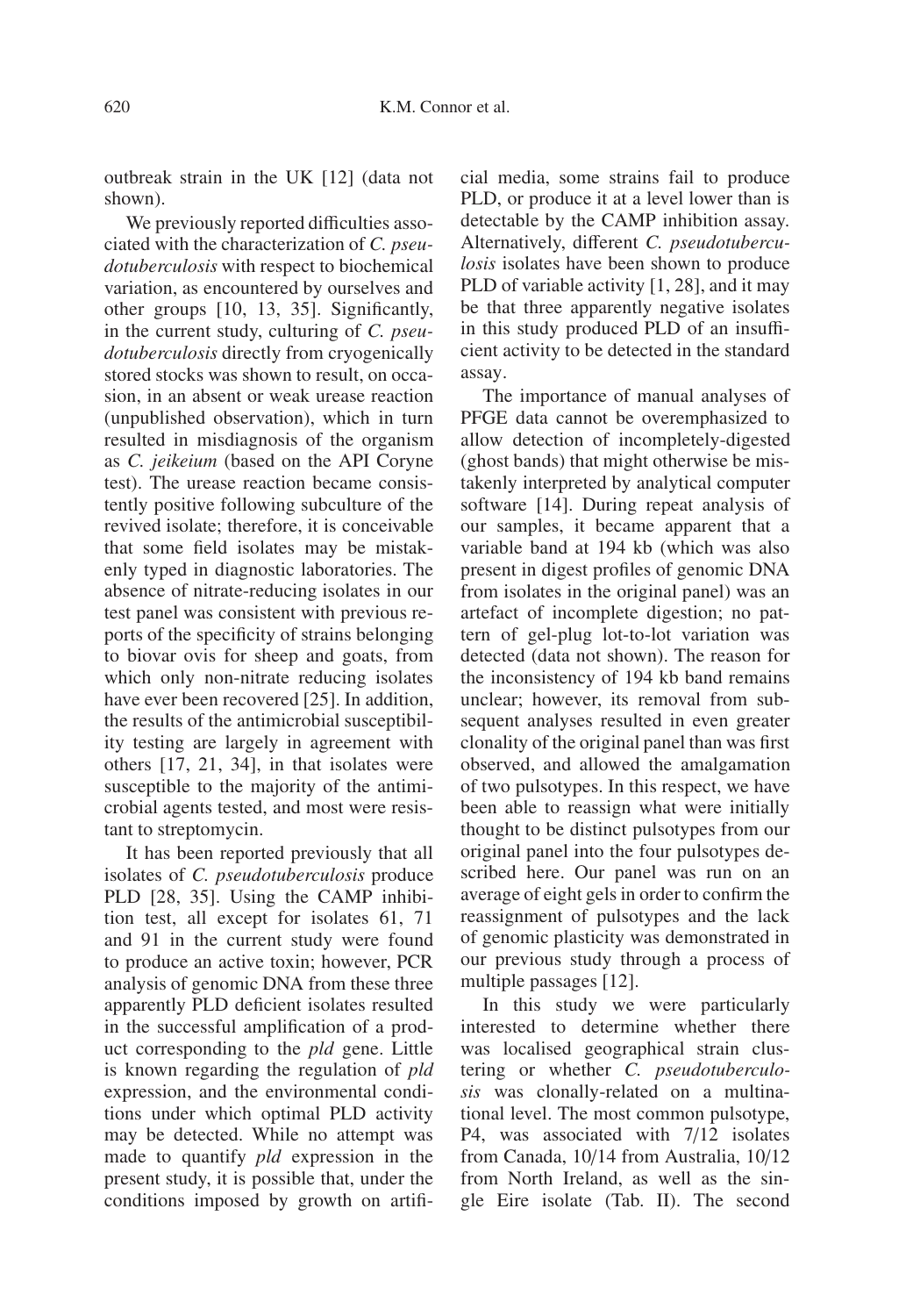most common pulsotype, P2, was associated with 5/12 isolates from Canada, 1/14 from Australia, 2/12 from North Ireland and 4/4 from The Netherlands. Given that there is only a single band difference between the two pulsotypes, this suggests that they are very closely clonally related, and it seems likely that *C. pseudotuberculosis* exhibits remarkable genotypic homogeneity globally. This is in direct contrast to the diversity shown by *C. jeikeium* [30], and a recent study [22] provides a possible explanation, whereby an examination was undertaken to determine the presence or absence of genes encoding recombinational repair enzymes among taxonomically-related, sequenced corynebacterial and mycobacterial species. The absence of a recombination pathway encoded by the *recBCD* genes was considered responsible for genomic stability in corynebacteria, because such genes are involved in the formation of chromosomal inversions. Significantly, it was concluded that corynebacteria have rarely undergone extensive genome arrangements and have maintained their ancestral genome structures, even after the divergence of corynebacteria and mycobacteria. While no genome sequence currently exists for *C. pseudotuberculosis*, it is intriguing to hypothesize that absence of the *recBCD* genes may contribute to its genomic stability.

Our data support the theory that the differences seen globally in the manifestation of the CLA, both in sheep and goats, are more likely to be attributed to differences in the host species, and other factors such as age or environmental pressures [2], rather than differences between the *C. pseudotuberculosis* isolates themselves. Several other studies on CLA in sheep and goats are of particular relevance to the work presented here. In Australia, Sutherland et al. compared isolates from sheep and goats with severe visceral disease, imported from North America, with isolates from indigenous merino sheep with typical superficial lesions; the *C. pseudotuberculosis* isolates were found to be identical both biochemically and genetically, which was an unexpected result as the animals were from different parts of the world and presented different clinical pictures [38]. Certainly, there appears to be no evidence of a molecular pattern that could be attributed to strains from different countries. Our findings are also in agreement with Pepin et al., who found that the occurrence and pathology of CLA can vary under different conditions [28], and Unanian et al. who reported that, in Brazil, the pattern of distribution of CLA abscesses in goats, which were found mainly in the anterior region, may be due to the type of pasture which is characterized by thorny bushes and small trees [41]. Furthermore, studies in Europe [27], and the Czech and Slovak Republics [17] have also demonstrated a high degree of similarity amongst ovine and caprine isolates of *C. pseudotuberculosis*.

In summary, we have shown for the first time that the genotype of *C. pseudotuberculosis* isolates from sheep and goats appears to be highly conserved on a multinational scale. This remarkable finding may have important implications in determining global epidemiology and ultimately future vaccine development and vaccination policies.

#### **ACKNOWLEDGEMENTS**

This work was supported by the Scottish Executive Environment and Rural Affairs Department (SEERAD). The authors wish to thank Mr. Frank Malone, Dr John Prescott, Dr Paula Menzies, Dr Daan Dercksen, and Ms. Nicky Buller for supplying the isolates of *C. pseudotuberculosis* used in this study.

#### **REFERENCES**

[1] Abou-Zaid A.A., *Corynebacterium pseudotuberculosis* in buffaloes, and es and sheep, Vet. Med. J. Giza (2001) 49:435–450.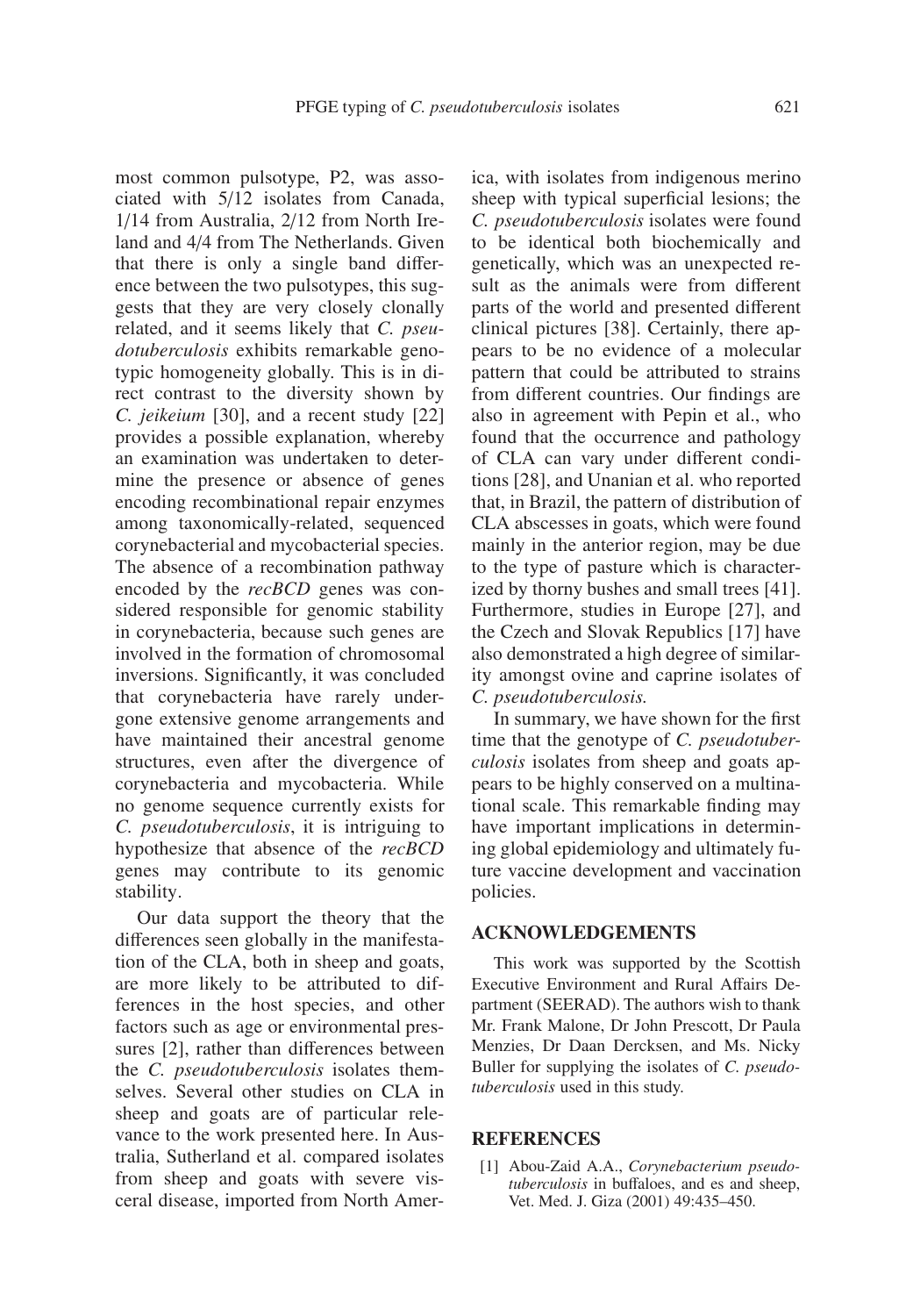- [2] Al-Rawashdeh O.F., Al Qudah K.M., Effect of shearing on the incidence of caseous lymphadenitis in Awassi sheep in Jordan, J. Vet. Med. B Infect. Dis. Vet. Public Health (2000) 47:287–293.
- [3] Aleman M., Spier S.J., Wilson W.D., Doherr M., *Corynebacterium pseudotuberculosis* infection in horses: 538 cases (1982–1993), J. Am. Vet. Med. Assoc. (1996) 209:804–809.
- [4] Arsenault J., Girard C., Dubreuil P., Daignault D., Galarneau J.R., Boisclair J., Simard C., Belanger D., Prevalence of and carcass condemnation from maedi-visna, paratuberculosis and caseous lymphadenitis in culled sheep from Quebec, Canada, Prev. Vet. Med. (2003) 59:67-81.
- [5] Baird G., Differential diagnosis of nonparasitic skin conditions in sheep, In Pract. (2000) 22:72–79.
- [6] Baird G., Synge B., Armstrong D., Dercksen D., Caseous lymphadenitis in sheep in the United Kingdom, Vet. Rec. (2001) 149:399.
- [7] Baird G., Current perspectives on caseous lymphadenitis, In Pract. (2003) 25:62–68.
- [8] Batey R.G., Pathogenesis of caseous lymphadenitis in sheep and goats, Aust. Vet. J. (1986) 63:269–272.
- [9] Biberstein E.L., Knight H.D., Jang S., Two biotypes of *Corynebacterium pseudotuberculosis*, Vet. Rec. (1971) 89:691–692.
- [10] Brown C.C., Olander H.J., Caseous lymphadenitis of goats and sheep: a review, Vet. Bull. (1987) 57:1–12.
- [11] Bruere K.N., West D.M., Caseous lymphadenitis (CLA, Cheesy Gland,Lympho), in: Bruere K.D., West D.M. (Eds.),The Sheep – Health, disease and production, Foundation for Continuing Education, Massey University, Palmerston, New Zealand, 1993, pp. 252–257.
- [12] Connor K.M., Quirie M.M., Baird G., Donachie W., Characterization of United Kingdom isolates of *Corynebacterium pseudotuberculosis* using pulsed-field gel electrophoresis, J. Clin. Microbiol. (2000) 38:2633–2637.
- [13] Dorella F.A., Pacheco L.G.C., Oliveira S.C., Miyoshi A., Azevedo V., *Corynebacterium pseudotuberculosis*: microbiology, biochemical properties, pathogenesis and molecular studies of virulence, Vet. Res. (2006) 37:201–218.
- [14] Duck W.M., Steward C.D., Banerjee S.N., McGowan J.E. Jr., Tenover F.C., Optimization of computer software improves

accuracy of pulsed-field gel electrophoresis macrorestriction fragment pattern analysis, J. Clin. Microbiol. (2003) 41:3035–3042.

- [15] Ellis T.M., Sutherland S.S., Wilkinson F.C., Mercy A.R., Paton M.W., The role of *Corynebacterium pseudotuberculosis* lung lesions in the transmission of this bacterium to other sheep, Aust. Vet. J. (1987) 64:261–263.
- [16] Kattak M.N., Matthews R.C., Genetic relatedness of *Bordetella* species as determined by macrorestriction digests resolved by pulsed-field gel electrophoresis, Int. J. Syst. Bacteriol. (1993) 43:659–664.
- [17] Literak I., Horvathova A., Jahnova M., Rychlik I., Skalka B., Phenotype and genotype characteristics of the Slovak and Czech *Corynebacterium pseudotuberculosis* strains isolated from sheep and goats, Small Rumin. Res. (1999) 32:107–111.
- [18] Lloyd S., Caseous lymphadenitis in sheep and goats, In Pract. (1994) 16:24–29.
- [19] Miers K.C., Ley W.B., *Corynebacterium pseudotuberculosis* infection in the horse: study of 117 clinical cases and consideration of etiopathogenesis, J. Am. Vet. Med. Assoc. (1980) 177:250–253.
- [20] Moller K., Agerholm J.S., Ahrens P., Jensen N.E., Nielsen T.K., Abscess disease, caseous lymphadenitis, and pulmonary adenomatosis in imported sheep, J. Vet. Med. B Infect. Dis. Vet. Public Health (2000) 47:55–62.
- [21] Muckle C.A., Gyles C.L., Characterization of strains of *Corynebacterium pseudotuberculosis*, Can. J. Comp. Med. (1982) 46:206–208.
- [22] Nakamura Y., Nishio Y., Ikeo K., Gojobori T., The genome stability in *Corynebacterium* species due to lack of the recombinational repair system, Gene (2003) 317:149–155.
- [23] Paton M.W., Sutherland S.S., Rose I.R., Hart R.A., Mercy A.R., Ellis T.M., The spread of *Corynebacterium pseudotuberculosis* infection to unvaccinated and vaccinated sheep, Aust. Vet. J. (1995) 72:266–269.
- [24] Paton M.W., Walker S.B., Rose I.R., Watt G.F., Prevalence of caseous lymphadenitis and usage of caseous lymphadenitis vaccines in sheep flocks, Aust. Vet. J. (2003) 81:91–95.
- [25] Paton M.M., Collett G., Pepin M., Bath G.F., *Corynebacterium pseudotuberculosis* infections, in: Coetzer J.A.W., Tustin R.C. (Eds.), Infectious diseases of livestock, Oxford University press, Cape Town, South Africa, 2004, pp. 1917–1930.